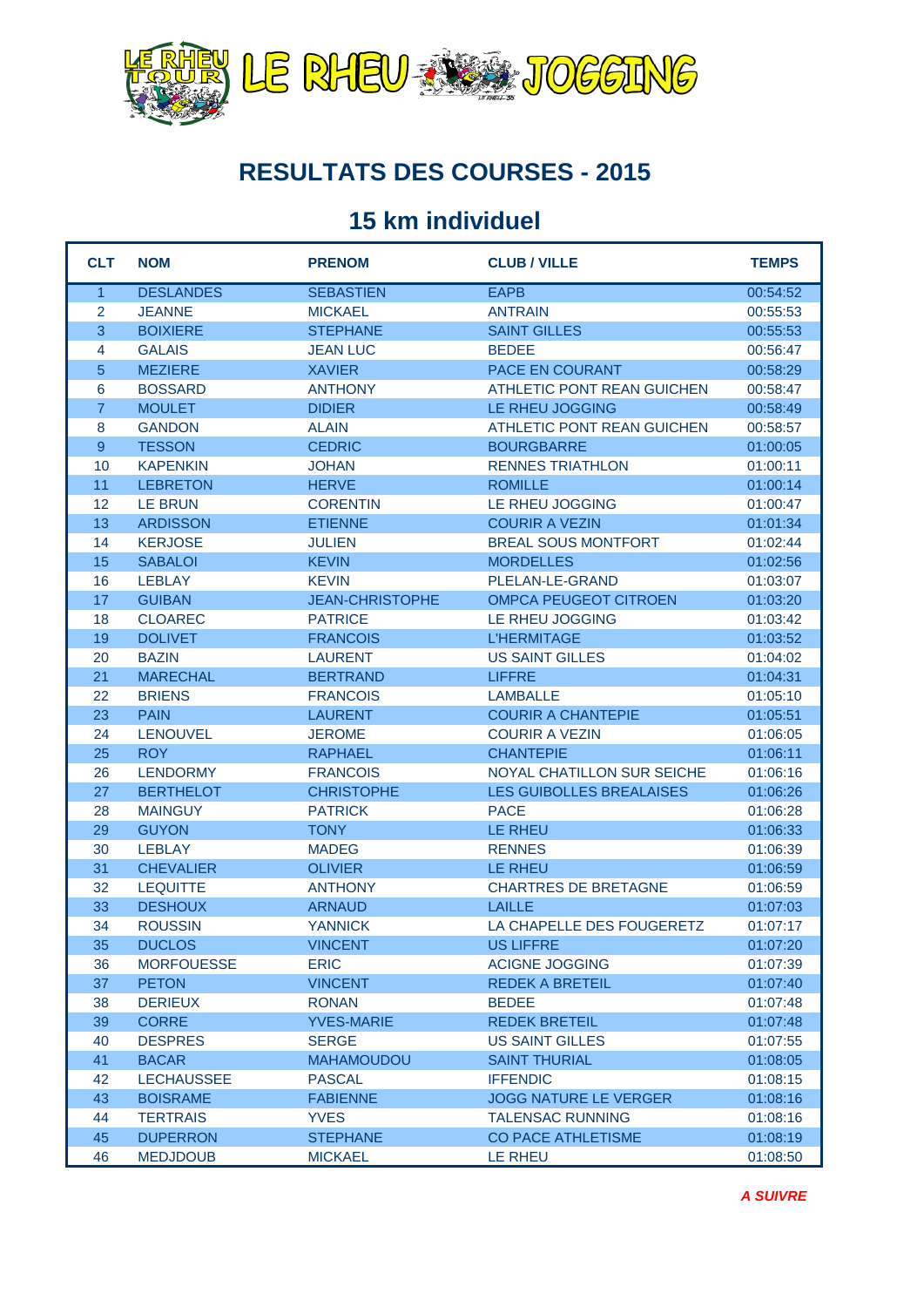| <b>CLT</b> | <b>NOM</b>        | <b>PRENOM</b>        | <b>CLUB / VILLE</b>             | <b>TEMPS</b> |
|------------|-------------------|----------------------|---------------------------------|--------------|
| 47         | <b>MARIE</b>      | <b>ALAIN</b>         | <b>OUEST ATHLETISME 35</b>      | 01:09:01     |
| 48         | <b>POUPIOT</b>    | <b>PASCAL</b>        | <b>CESSON SEVIGNE</b>           | 01:09:03     |
| 49         | <b>LEMAIRE</b>    | <b>ETIENNE</b>       | <b>LE RHEU</b>                  | 01:09:16     |
| 50         | <b>TROLAY</b>     | <b>ARMEL</b>         | EA CHARTRES DE BRETAGNE         | 01:09:18     |
| 51         | <b>TREMOUREUX</b> | <b>PHILIPPE</b>      | <b>JOGGBRUZ</b>                 | 01:09:27     |
| 52         | <b>PERRON</b>     | <b>GERARD</b>        | MORDELLES JOGGING               | 01:09:30     |
| 53         | <b>FROMONT</b>    | <b>JEAN-MICHEL</b>   | <b>REDEK A BRETEIL</b>          | 01:09:33     |
| 54         | <b>BAUDET</b>     | <b>STEPHANE</b>      | <b>PACE</b>                     | 01:09:34     |
| 55         | <b>TRESSEL</b>    | <b>NICOLAS</b>       | <b>PACE</b>                     | 01:09:40     |
| 56         | <b>LESAGE</b>     | <b>CHRISTOPHE</b>    | LES GUIBOLLES BREALAISES        | 01:09:48     |
| 57         | <b>POUPIOT</b>    | <b>CHRISTOPHE</b>    | <b>THORIGNE FOUILLARD</b>       | 01:09:57     |
| 58         | <b>RONSIN</b>     | <b>DOMINIQUE</b>     | <b>REDEK A BRETEIL</b>          | 01:10:06     |
| 59         | <b>AUMONT</b>     | <b>FRANCK</b>        | <b>VERN SUR SEICHE</b>          | 01:10:08     |
| 60         | <b>OLIVARD</b>    | <b>GUILAUME</b>      | <b>MONTAUBAN DE BRETAGNE</b>    | 01:10:23     |
| 61         | <b>GEFFRAY</b>    | <b>ERIC</b>          | <b>CAP CINTRE</b>               | 01:10:23     |
| 62         | <b>DENOS</b>      | <b>GAETAN</b>        | <b>LE RHEU</b>                  | 01:10:32     |
| 63         | <b>DIGUE</b>      | <b>ANTOINE</b>       | <b>ACIGNE</b>                   | 01:10:34     |
| 64         | <b>RABEAU</b>     | <b>JEAN-CLAUDE</b>   | <b>AZE</b>                      | 01:10:35     |
| 65         | <b>THEZE</b>      | <b>FRANCK</b>        | LES GUIBOLLES BREALAISES        | 01:10:42     |
| 66         | <b>RICHAUDEAU</b> | <b>YVAN</b>          | <b>GUIBOLLES BREALAISES</b>     | 01:10:46     |
| 67         | <b>LERAY</b>      | <b>THIERRY</b>       | <b>L HERMITAGE</b>              | 01:10:54     |
| 68         | <b>VITRE</b>      | <b>CHRISTOPHE</b>    | <b>KEOPSYS TEAM</b>             | 01:11:13     |
| 69         | <b>WISSER</b>     | <b>JEAN-JACQUES</b>  | <b>CHATEAUGIRON</b>             | 01:11:34     |
| 70         | <b>DEPOILLY</b>   | <b>VALERIE</b>       | <b>JANZE</b>                    | 01:11:42     |
| 71         | <b>SAMSON</b>     | <b>DAVID</b>         | <b>MARCILLE ROBERT</b>          | 01:11:42     |
| 72         | <b>HEUZE</b>      | <b>LIONEL</b>        | <b>EAPB</b>                     | 01:11:47     |
| 73         | <b>PINAULT</b>    | <b>JEAN-LUC</b>      | <b>OA35</b>                     | 01:12:03     |
| 74         | <b>LOUIS</b>      | <b>JEAN-CLAUDE</b>   | <b>COURIR A CHANTEPIE</b>       | 01:12:06     |
| 75         | <b>URVOY</b>      | <b>SANDRINE</b>      | <b>LES GUIBOLLES BREALAISES</b> | 01:12:09     |
| 76         | <b>DESORMIERS</b> | <b>MICKAEL</b>       | <b>LE RHEU</b>                  | 01:12:10     |
| 77         | <b>MOISAN</b>     | <b>PASCAL</b>        | LES GUIBOLLES BREALAISES        | 01:12:10     |
| 78         | <b>CLAVERIE</b>   | <b>JACQUES</b>       | <b>BRUZ ATLHETISME</b>          | 01:12:14     |
| 79         | <b>CHENEDE</b>    | <b>LUDOVIC</b>       | <b>US SAINT GILLES</b>          | 01:12:22     |
| 80         | <b>GUERIN</b>     | <b>CHRISTOPHE</b>    | <b>SAINT GREGOIRE TRIATHLON</b> | 01:12:31     |
| 81         | <b>AMICE</b>      | <b>DIDIER</b>        | <b>PLEUMELEUC</b>               | 01:12:40     |
| 82         | <b>GAGEOT</b>     | <b>FRANCK</b>        | <b>COURIR A VEZIN</b>           | 01:13:08     |
| 83         | <b>QUERE</b>      | <b>OLIVIER</b>       | <b>NOYAL CHATILLON</b>          | 01:13:11     |
| 84         | <b>PAUTONNIER</b> | <b>PHILIPPE</b>      | LES GUIBOLLES BREALAISES        | 01:13:12     |
| 85         | <b>SZYDA</b>      | <b>LAURENT</b>       | <b>COURIR A LAILLE</b>          | 01:13:20     |
| 86         | <b>MOCUDE</b>     | <b>MARIE THERESE</b> | <b>COURIR A CHANTEPIE</b>       | 01:13:23     |
| 87         | <b>COLLET</b>     | <b>MICKAEL</b>       | <b>TALENSAC</b>                 | 01:13:25     |
| 88         | <b>LETREMY</b>    | <b>ERIC</b>          | <b>JE COURS A RENNES</b>        | 01:13:28     |
| 89         | <b>OLIVARD</b>    | <b>JEROME</b>        | <b>SAINT GILLES</b>             | 01:13:34     |
| 90         | <b>GILLET</b>     | <b>REYNALD</b>       | <b>JOGG NATURE</b>              | 01:13:52     |
| 91         | <b>DINE</b>       | <b>JEAN LUC</b>      | <b>CHANTEPIE</b>                | 01:13:57     |
| 92         | <b>LAMBREMONT</b> | <b>PATRICK</b>       | <b>JOGGING MONTGERMONT</b>      | 01:13:58     |
| 93         | <b>CHAPIN</b>     | <b>FRANCK</b>        | <b>SAINT THURIAL</b>            | 01:14:02     |
| 94         | <b>BOCAHU</b>     | <b>JEAN-PIERRE</b>   | <b>US SAINT GILLES</b>          | 01:14:15     |
| 95         | <b>NEDELEC</b>    | <b>PATRICE</b>       | <b>U.S SAINT-GILLES</b>         | 01:14:16     |
| 96         | <b>LOYEAU</b>     | <b>CHRISTOPHE</b>    | <b>CINTRE</b>                   | 01:14:24     |
| 97         | <b>FAUDE</b>      | <b>MICKAEL</b>       | <b>L'HERMITAGE</b>              | 01:14:24     |
| 98         | <b>HUCHET</b>     | <b>STEPHANE</b>      | <b>BREST</b>                    | 01:14:28     |
| 99         | <b>COUDRAY</b>    | <b>JEAN LUC</b>      | <b>COUREURS D'EXTREME</b>       | 01:14:32     |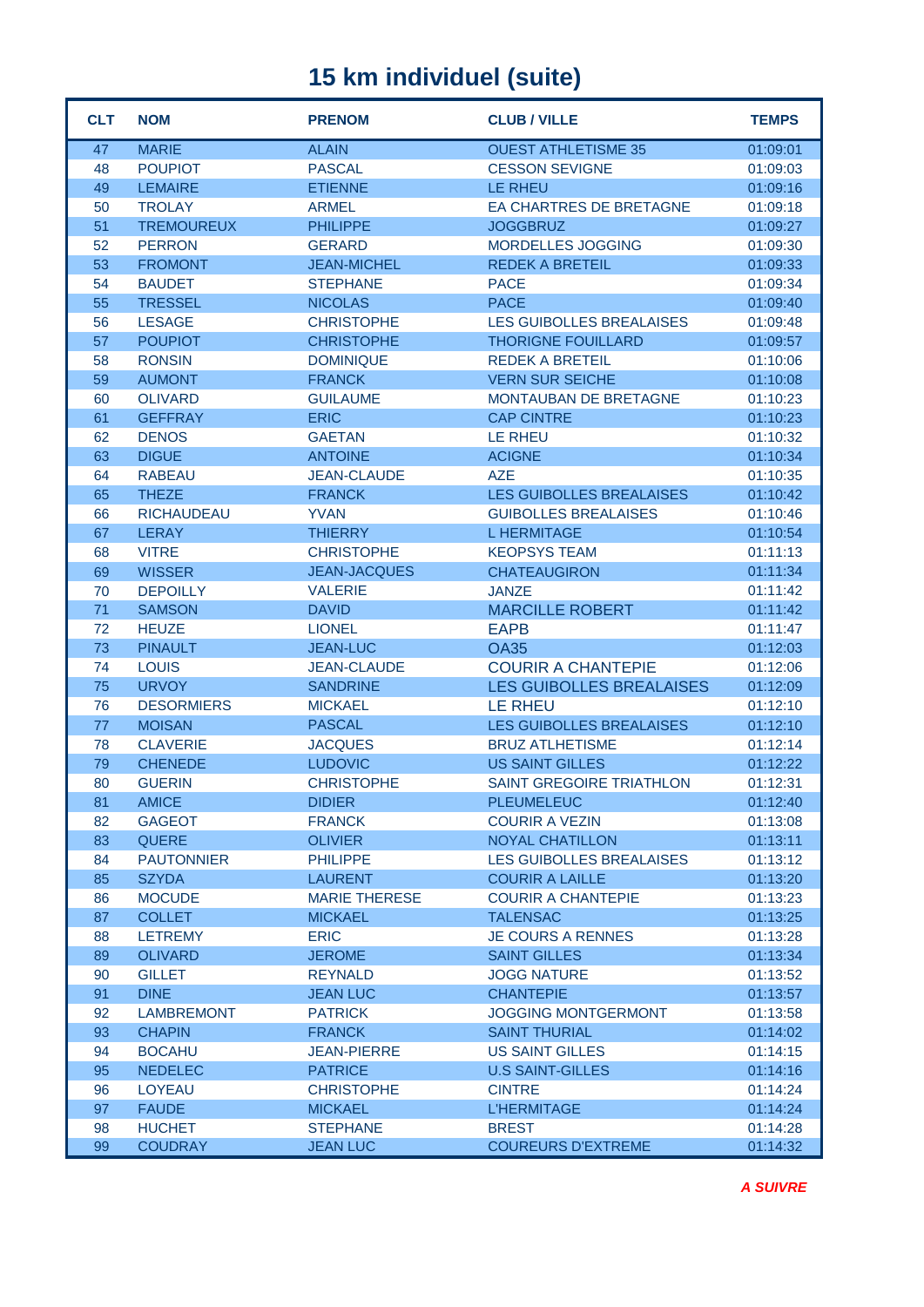| <b>CLT</b> | <b>NOM</b>        | <b>PRENOM</b>        | <b>CLUB / VILLE</b>             | <b>TEMPS</b> |
|------------|-------------------|----------------------|---------------------------------|--------------|
| 100        | <b>GERARD</b>     | <b>JEAN PAUL</b>     | <b>AL BRECE</b>                 | 01:14:38     |
| 101        | <b>CRUAUD</b>     | <b>YVES</b>          | LES PIEDS S'EN MELENT           | 01:14:41     |
| 102        | <b>RENAULT</b>    | <b>JEAN FRANCOIS</b> | <b>PLECHATEL</b>                | 01:14:45     |
| 103        | <b>GOUPIL</b>     | <b>NATHALIE</b>      | <b>RENNES</b>                   | 01:14:46     |
| 104        | <b>MENARD</b>     | <b>CHRISTOPHE</b>    | <b>JOGGING MONTGERMONT</b>      | 01:14:46     |
| 105        | <b>PITOLLET</b>   | <b>JEAN-PHILIPPE</b> | <b>PONT-PEAN</b>                | 01:14:50     |
| 106        | <b>JOLIVEAU</b>   | <b>PHILIPPE</b>      | <b>CAP CINTRE</b>               | 01:14:52     |
| 107        | <b>MALAGRE</b>    | <b>PATRICK</b>       | <b>PACE</b>                     | 01:14:54     |
| 108        | <b>CORBES</b>     | <b>MICHELE</b>       | PACE EN COURANT                 | 01:14:54     |
| 109        | <b>NAIGEON</b>    | <b>LANCELOT</b>      | <b>RENNES</b>                   | 01:15:08     |
| 110        | <b>PERROT</b>     | <b>JEAN LUC</b>      | LE RHEU                         | 01:15:11     |
| 111        | <b>BAZIN</b>      | <b>GILLES</b>        | <b>MONTFORT SUR MEU</b>         | 01:15:18     |
| 112        | <b>BOURDOIS</b>   | <b>FRANCOIS</b>      | <b>ROMILLE</b>                  | 01:15:20     |
| 113        | <b>LEBELTEL</b>   | <b>DAMIEN</b>        | AS PLEUMELEUC BEDEE VOLLEY      | 01:15:25     |
| 114        | <b>FERREOL</b>    | <b>THIERRY</b>       | <b>BAULON</b>                   | 01:15:29     |
| 115        | <b>GOUALOU</b>    | <b>DAMIEN</b>        | LE RHEU                         | 01:15:31     |
| 116        | <b>DESPRES</b>    | <b>FLAVIEN</b>       | <b>US SAINT GILLES</b>          | 01:15:32     |
| 117        | <b>HERBRETEAU</b> | <b>PATRICK</b>       | <b>MORDELLES</b>                | 01:15:44     |
| 118        | <b>BRISARD</b>    | <b>PASCAL</b>        | <b>MORDELLES</b>                | 01:15:45     |
| 119        | <b>ROCABOY</b>    | <b>JEAN LUC</b>      | <b>SAINT GILLES</b>             | 01:15:59     |
| 120        | <b>HO</b>         | <b>DANIEL</b>        | <b>CHAVAGNE</b>                 | 01:16:02     |
| 121        | <b>ROUILLER</b>   | <b>MICHEL</b>        | <b>PANCE</b>                    | 01:16:03     |
| 122        | <b>BOISRAME</b>   | <b>DANIEL</b>        | <b>BAINS DE BRETAGNE</b>        | 01:16:04     |
| 123        | <b>LEMOINE</b>    | <b>REMY</b>          | <b>GALOUPAT</b>                 | 01:16:11     |
| 124        | <b>LESNE</b>      | <b>BRUNO</b>         | <b>LE RHEU</b>                  | 01:16:14     |
| 125        | <b>TRONCHET</b>   | <b>OSCAR</b>         | <b>JANZE ATHLETISME</b>         | 01:16:19     |
| 126        | <b>POIDEVIN</b>   | <b>PHILIPPE</b>      | <b>JOGGING MONTGERMONT</b>      | 01:16:21     |
| 127        | <b>PIQUET</b>     | <b>DOMINIQUE</b>     | <b>JOGGING MONTGERMONT</b>      | 01:16:22     |
| 128        | <b>HAMON</b>      | <b>PASCAL</b>        | <b>JOGGING MONTGERMONT</b>      | 01:16:22     |
| 129        | <b>GUILLOTEL</b>  | <b>YANNICK</b>       | MORDELLES JOGGING               | 01:16:24     |
| 130        | <b>GABILLET</b>   | <b>GILLES</b>        | <b>LES GALOUPAT</b>             | 01:16:29     |
| 131        | <b>COLLIN</b>     | <b>GREGORY</b>       | <b>QUEVERT</b>                  | 01:16:34     |
| 132        | <b>LIMERI</b>     | <b>RENE</b>          | <b>MORDELLES</b>                | 01:16:40     |
| 133        | <b>RENAULT</b>    | <b>EMILIE</b>        | <b>OA 35</b>                    | 01:16:50     |
| 134        | <b>DENOS</b>      | <b>BERTRAND</b>      | LES GUIBOLLES BREALAISES        | 01:16:56     |
| 135        | <b>PROULHAC</b>   | <b>GAELLE</b>        | <b>BETTON</b>                   | 01:17:02     |
| 136        | <b>RENOUVEL</b>   | <b>EMMANUELLE</b>    | <b>COURIR A VEZIN</b>           | 01:17:02     |
| 137        | <b>TISSIER</b>    | <b>HERVE</b>         | <b>BEDEE</b>                    | 01:17:05     |
| 138        | <b>METTIER</b>    | <b>DAVID</b>         | LE RHEU                         | 01:17:06     |
| 139        | <b>RENAULT</b>    | <b>FABRICE</b>       | <b>LES GUIBOLLES BREALAISES</b> | 01:17:18     |
| 140        | <b>CADOT</b>      | <b>LAURENT</b>       | <b>LILLE</b>                    | 01:17:29     |
| 141        | <b>MICHEL</b>     | <b>GUY</b>           | <b>SAINT-GREGOIRE</b>           | 01:17:29     |
| 142        | <b>CHESNEL</b>    | <b>BENOIT</b>        | <b>MORDELLES JOGGING</b>        | 01:17:31     |
| 143        | <b>FLOURY</b>     | <b>CECILE</b>        | <b>RENNES</b>                   | 01:17:37     |
| 144        | <b>GROLLEAU</b>   | <b>PATRICK</b>       | <b>SAINT THURIAL</b>            | 01:17:38     |
| 145        | <b>CLOUET</b>     | <b>DAVID</b>         | LES GUIBOLLES BREALAISES        | 01:17:48     |
| 146        | <b>LANGRUME</b>   | <b>CHRISTOPHE</b>    | <b>LE RHEU</b>                  | 01:18:02     |
| 147        | <b>DELSAUT</b>    | <b>FLO</b>           | EA CHARTRES DE BRETAGNE         | 01:18:06     |
| 148        | <b>SIMON</b>      | <b>JEAN-FRANCOIS</b> | <b>GALOUPAT</b>                 | 01:18:06     |
| 149        | <b>GUILLET</b>    | <b>BERTRAND</b>      | <b>RENNES</b>                   | 01:18:12     |
| 150        | <b>RENAUDIN</b>   | <b>SYLVIE</b>        | <b>JOGGING MONTGERMONT</b>      | 01:18:21     |
| 151        | <b>PIQUET</b>     | <b>MARTINE</b>       | <b>JOGGING MONTGERMONT</b>      | 01:18:21     |
| 152        | LE COQ            | <b>PHILIPPE</b>      | <b>CHATEAUGIRON</b>             | 01:18:29     |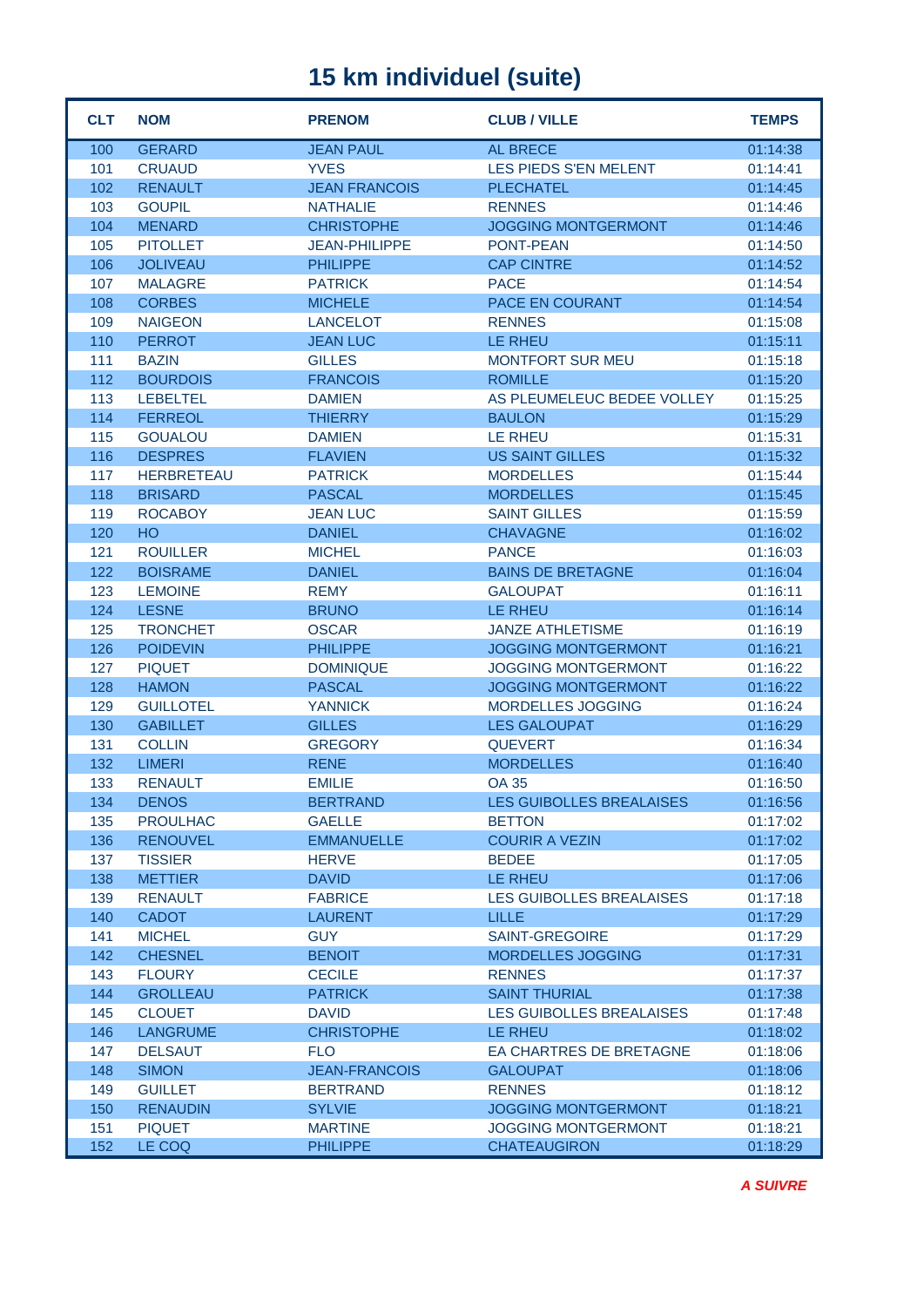| <b>CLT</b> | <b>NOM</b>                      | <b>PRENOM</b>                 | <b>CLUB / VILLE</b>                        | <b>TEMPS</b>         |
|------------|---------------------------------|-------------------------------|--------------------------------------------|----------------------|
| 153        | <b>DEBLANGY</b>                 | <b>ROBERT</b>                 | <b>SAINT GILLES</b>                        | 01:18:32             |
| 154        | <b>PICCOLIN</b>                 | <b>FRANCOIS</b>               | <b>USSG</b>                                | 01:18:40             |
| 155        | <b>ELEOUET</b>                  | <b>REMI</b>                   | <b>LES GUIBOLLES BREALAISES</b>            | 01:18:47             |
| 156        | <b>BELE</b>                     | <b>RICHARD</b>                | <b>LE RHEU</b>                             | 01:18:50             |
| 157        | <b>THIBAULT</b>                 | <b>OLIVIER</b>                | <b>RENNES</b>                              | 01:19:15             |
| 158        | <b>LENEN</b>                    | <b>HUBERT</b>                 | <b>LES GUIBOLLES BREALAISES</b>            | 01:19:28             |
| 159        | <b>NOBLET</b>                   | <b>CHRISTINE</b>              | <b>CHAVAGNE</b>                            | 01:19:29             |
| 160        | <b>PRUSSE</b>                   | <b>CHRISTOPHE</b>             | <b>SAINT NOLFF</b>                         | 01:19:30             |
| 161        | LE SEYEC                        | <b>JACQUES</b>                | <b>RENNES TRIATHLON</b>                    | 01:19:41             |
| 162        | <b>JEGO</b>                     | <b>JACQUES</b>                | <b>LE RHEU</b>                             | 01:19:42             |
| 163        | <b>LAURENT</b>                  | <b>MAUREEN</b>                | <b>CREVIN</b>                              | 01:19:42             |
| 164        | <b>DAUVERGNE</b>                | <b>PHILIPPE</b>               | <b>COURIR A VEZIN</b>                      | 01:19:50             |
| 165        | <b>KALI</b>                     | <b>SONIA</b>                  | <b>COURIR A VEZIN</b>                      | 01:19:54             |
| 166        | <b>JOUAUX</b>                   | <b>HUBERT</b>                 | <b>AGILE TALONS</b>                        | 01:19:59             |
| 167        | <b>ROUXEL</b>                   | <b>AURELIEN</b>               | <b>GEVEZE</b>                              | 01:20:02             |
| 168        | <b>COLLEN</b>                   | <b>THIERRY</b>                | <b>ACIGNE JOGGING</b>                      | 01:20:02             |
| 169        | <b>RENOUVEL</b>                 | <b>PASCAL</b>                 | <b>COURIR A VEZIN</b>                      | 01:20:09             |
| 170        | <b>CARRE</b>                    | <b>VINCENT</b>                | LES GUIBOLLES BREALAISE                    | 01:20:11             |
| 171        | <b>COUANAULT</b>                | <b>ANTHONY</b>                | <b>JOGGING MONTGERMONT</b>                 | 01:20:12             |
| 172        | <b>COLLIAUX</b>                 | <b>HERVE</b>                  | <b>L'HERMITAGE</b>                         | 01:20:21             |
| 173        | <b>BEAUCE</b>                   | <b>EMMANUEL</b>               | <b>JOGGING MONTGERMONT</b>                 | 01:20:22             |
| 174        | <b>DAOULAS</b>                  | <b>ALAIN</b>                  | <b>L'HERMITAGE</b>                         | 01:20:35             |
| 175        | <b>LAFFON</b>                   | <b>JEAN PIERRE</b>            | <b>JE COURS A RENNES</b>                   | 01:20:36             |
| 176        | <b>PINEAU</b>                   | <b>JEAN-NOEL</b>              | <b>DOMLOUP</b>                             | 01:20:40             |
| 177        | LE FLOCH                        | <b>ELISABETH</b>              | <b>JE COURS A RENNES</b>                   | 01:20:40             |
| 178        | <b>BERTIN</b>                   | <b>YVES</b>                   | <b>SAINT GREGOIRE</b>                      | 01:20:40             |
| 179        | <b>DAUVERGNE</b>                | <b>CLAIRE</b>                 | <b>COURIR A VEZIN</b>                      | 01:20:40             |
| 180        | <b>MOISAN</b>                   | <b>DAVID</b>                  | <b>LE RHEU</b>                             | 01:20:45             |
| 181        | <b>MARION</b>                   | <b>YANNICK</b>                | <b>GALOUPAT</b>                            | 01:20:46             |
| 182        | <b>PETITJEAN</b>                | <b>CECILE</b>                 | <b>CESSON SEVIGNE</b>                      | 01:20:46             |
| 183        | <b>LOVINY</b>                   | <b>CHRISTOPHE</b>             | <b>COURIR A VEZIN</b>                      | 01:20:50             |
| 184        | <b>L'HEREEC</b>                 | <b>FRANCK</b>                 | <b>LOUANNEC</b>                            | 01:20:58             |
| 185        | <b>JOLY</b>                     | <b>PASCAL</b>                 | <b>GALOUPAT</b>                            | 01:20:59             |
| 186        | <b>DAVID</b>                    | <b>CHRISTOPHE</b>             | <b>REDEK A BRETEIL</b>                     | 01:21:01             |
| 187        | <b>NEVEU</b>                    | <b>NOELLE</b>                 | <b>ASCIL</b>                               | 01:21:06             |
| 188        | <b>LAGREE</b>                   | <b>BRUNO</b>                  | <b>ST GREGOIRE</b>                         | 01:21:10             |
| 189        | <b>HAMON</b>                    | <b>JEROME</b>                 | <b>CO PACE ATHLETISME</b>                  | 01:21:12             |
| 190        | LABE                            | <b>GUILLAUME</b>              | <b>GOVEN</b>                               | 01:21:18             |
| 191        | <b>PASQUIER</b>                 | <b>FRANCK</b>                 | <b>CAP CINTRE</b>                          | 01:21:19             |
| 192        | <b>GUILLEMOT</b>                | <b>EMMANUEL</b>               | <b>KABOUL KITCHEN</b>                      | 01:21:28             |
| 193        | <b>LEFAIX</b>                   | <b>DIDIER</b>                 | <b>ST ERBLON</b>                           | 01:21:45             |
| 194        | <b>CHATEL</b>                   | <b>SOIZICK</b>                | <b>COURIR A VEZIN</b>                      | 01:21:48             |
| 195        | <b>GUILLOTIN</b>                | <b>NICOLAS</b>                | <b>LES GUIBOLLES BREALAISES</b>            | 01:22:07             |
| 196        | <b>FERRE</b>                    | <b>PIERRE</b>                 | <b>COURIR A VEZIN</b>                      | 01:22:09             |
| 197        | <b>GUIBERT</b>                  | <b>CHRISTOPHE</b>             | <b>CESSON SEVIGNE</b>                      | 01:22:09             |
| 198<br>199 | <b>HAMON</b><br><b>DELAUNAY</b> | <b>CECILE</b><br><b>DAVID</b> | <b>CO PACE ATHLETISME</b><br><b>CINTRE</b> | 01:22:12<br>01:22:19 |
|            | <b>ROHON</b>                    | <b>BRUNO</b>                  |                                            |                      |
| 200<br>201 | <b>ROBERT</b>                   | <b>CHANTAL</b>                | <b>BETTON</b><br>LE RHEU                   | 01:22:28<br>01:22:39 |
| 202        | <b>DROUET</b>                   | <b>THIERRY</b>                | MORDELLES JOGGING                          | 01:22:40             |
| 203        | <b>LEPRETRE</b>                 | <b>REGIS</b>                  | <b>USSG</b>                                | 01:22:48             |
| 204        | <b>HEURTE</b>                   | <b>PHILIPPE</b>               | <b>CESSON SEVIGNE</b>                      | 01:22:55             |
| 205        | <b>LESNE</b>                    | <b>ANAELLE</b>                | LE RHEU                                    | 01:22:57             |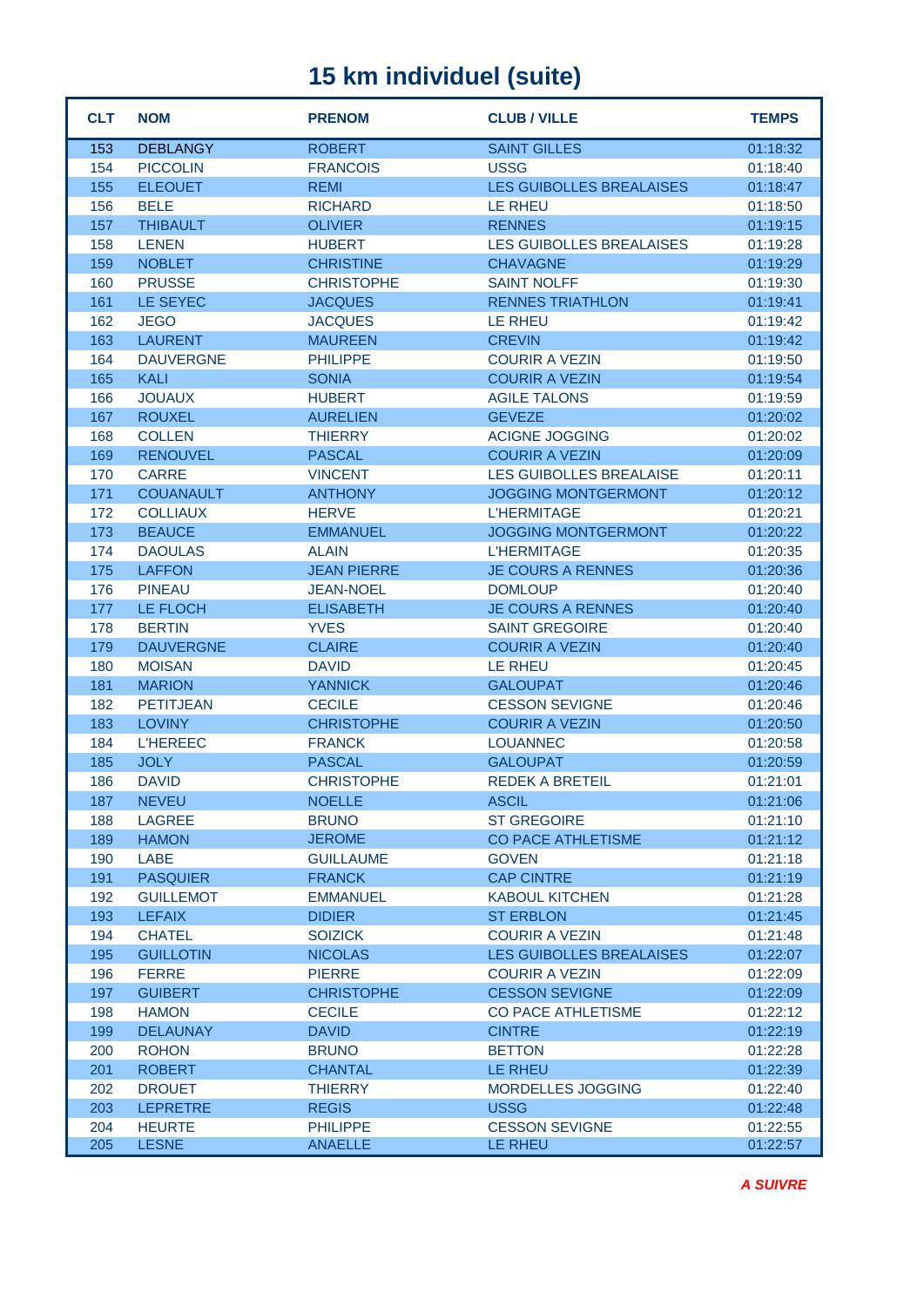| <b>CLT</b> | <b>NOM</b>                     | <b>PRENOM</b>                        | <b>CLUB / VILLE</b>             | <b>TEMPS</b>         |
|------------|--------------------------------|--------------------------------------|---------------------------------|----------------------|
| 206        | <b>MENGUY</b>                  | <b>ANDRE</b>                         | <b>REDEK A BRETEIL</b>          | 01:22:57             |
| 207        | <b>CHESNEL</b>                 | <b>ANNIE-LAURE</b>                   | MORDELLES JOGGING               | 01:23:13             |
| 208        | LE POTIER                      | <b>PATRICE</b>                       | MORDELLES JOGGING               | 01:23:14             |
| 209        | <b>SANSON</b>                  | <b>SANDRINE</b>                      | MORDELLES JOGGING               | 01:23:14             |
| 210        | <b>HERVE</b>                   | <b>PATRICK</b>                       | LE RHEU                         | 01:23:35             |
| 211        | <b>RENOUARD</b>                | <b>PATRICE</b>                       | <b>JOGGING MONTGERMONT</b>      | 01:24:04             |
| 212        | <b>MARTINAIS</b>               | <b>JEAN MICHEL</b>                   | LES GUIBOLLES BREALAISES        | 01:24:12             |
| 213        | <b>LE METAYER</b>              | <b>STEPHANE</b>                      | MONTAUBAN DE BRETAGNE           | 01:24:14             |
| 214        | <b>RENOUARD</b>                | <b>GHISLAINE</b>                     | <b>JOGGING MONTGERMONT</b>      | 01:24:31             |
| 215        | <b>THUAULT</b>                 | <b>PHILIPPE</b>                      | <b>JOGGEURS DE DUCEY</b>        | 01:24:36             |
| 216        | <b>RAULT</b>                   | <b>HUBERT</b>                        | <b>GALOUPAT</b>                 | 01:24:45             |
| 217        | <b>RIGOLE</b>                  | <b>DENIS</b>                         | <b>COURIR A VEZIN</b>           | 01:25:01             |
| 218        | <b>ORTIZ</b>                   | <b>DAVID</b>                         | LE RHEU                         | 01:25:07             |
| 219        | <b>PANNETIER</b>               | <b>MICKAEL</b>                       | <b>FOULLEES ST AUBINOISE</b>    | 01:25:12             |
| 220        | <b>PICARD</b>                  | <b>YVETTE MARIE</b>                  | LES FOULEES ST AUBINOISES       | 01:25:16             |
| 221        | <b>DESSAUGE</b>                | <b>ELISE</b>                         | <b>MONTFORT SUR MEU</b>         | 01:25:18             |
| 222        | <b>DESSAUGE</b>                | <b>FREDERIC</b>                      | <b>MONTFORT SUR MEU</b>         | 01:25:18             |
| 223        | <b>CRICO</b>                   | <b>THIERRY</b>                       | <b>PACE</b>                     | 01:25:26             |
| 224        | <b>BOUREL</b>                  | <b>LAURENT</b>                       | <b>REDEK BRETEIL</b>            | 01:25:33             |
| 225        | <b>DUMONT</b>                  | <b>LAURENT</b>                       | S/L PACE EN COURANT             | 01:25:34             |
| 226        | <b>LE MENER</b>                | <b>EMILIE</b>                        | LES FOULEES ST AUBINOISES       | 01:25:37             |
| 227        | <b>BOUTEMY CAHU</b>            | <b>MARIE-LINE</b>                    | LES FOULEES ST AUBINOISES       | 01:25:37             |
| 228        | <b>BLOT</b>                    | <b>SEBASTIEN</b>                     | LE RHEU                         | 01:25:38             |
| 229        | <b>LORANT</b>                  | <b>CHRISTIAN</b>                     | MORDELLES JOGGING               | 01:25:41             |
| 230        | <b>MESNIL</b>                  | <b>MICHEL</b>                        | MORDELLES JOGGING               | 01:25:41             |
| 231        | <b>LIGONESCHE</b>              | <b>BRUNO</b>                         | MORDELLES JOGGING               | 01:25:43             |
| 232        | LE PAGE                        | <b>PHILIPPE</b>                      | <b>L'HERMITAGE</b>              | 01:26:00             |
| 233        | <b>ROSSA</b>                   | <b>OLIVIER</b>                       | <b>JOGG NATURE LE VERGER</b>    | 01:26:15             |
| 234        | <b>HUCHET</b>                  | <b>CELINE</b>                        | <b>OA 35</b>                    | 01:26:28             |
| 235        | <b>HERBEL</b>                  | <b>ISABELLE</b>                      | <b>COURIR A VEZIN</b>           | 01:26:28             |
| 236        | <b>HUBERT</b>                  | <b>LOIC</b>                          | <b>COURIR A VEZIN</b>           | 01:26:29             |
| 237        | <b>DUPRILLOT</b>               | <b>CECILE</b>                        | <b>MORDELLES</b>                | 01:26:34             |
| 238        | <b>PERRIN</b>                  | <b>JACQUES</b>                       | <b>CHATEAUGIRON</b>             | 01:26:35             |
| 239        | <b>AUBIN</b>                   | <b>SYLVIE</b>                        | <b>BEDEE</b>                    | 01:27:00             |
| 240        | <b>MAKRI</b>                   | <b>KARIM</b>                         | LE RHEU                         | 01:27:23             |
| 241        | <b>MARTY</b>                   | <b>PIERRE</b>                        | LE RHEU                         | 01:27:41             |
| 242        | <b>MERAND</b>                  | <b>CHRISTINE</b>                     | <b>CHATEAUGIRON</b>             | 01:27:42             |
| 243        | <b>HATTAIS DUFOUR</b>          | <b>ANNABELLE</b>                     | LES GUIBOLLES BREALAISES        | 01:27:48             |
| 244        | <b>GUILLANTON</b>              | <b>MATHIEU</b>                       | LE RHEU                         | 01:27:49             |
| 245        | <b>POHON</b>                   | <b>EMMANUELE</b>                     | LE RHEU                         | 01:27:55             |
| 246        | <b>RAFFLIN</b>                 | <b>JOEL</b>                          | <b>MORDELLES</b>                | 01:27:56             |
| 247        | <b>MOREL</b>                   | <b>LIONEL</b>                        | <b>LES GUIBOLLES BREALAISES</b> | 01:27:57             |
| 248        | <b>GUICHARD</b>                | <b>DOMINIQUE</b>                     | LE RHEU                         | 01:27:59             |
| 249        | <b>LEBRUN</b>                  | <b>DANIEL</b>                        | <b>COURIR A VEZIN</b>           | 01:28:26             |
| 250        | <b>DARIEL</b>                  | <b>HONORE</b>                        | <b>OA 35</b>                    | 01:28:41             |
| 251        | <b>FROMONT</b>                 | <b>DOMINIQUE</b>                     | <b>REDEK A BRETEIL</b>          | 01:28:48             |
| 252        | <b>LE MARRE</b>                | <b>NATHALIE</b>                      | <b>REDEK A BRETEIL</b>          | 01:29:00             |
| 253        | <b>NIZAN</b>                   | <b>BLANDINE</b>                      | <b>GALOUPAT</b>                 | 01:29:00             |
| 254        | <b>CORBES</b>                  | <b>EMILE</b>                         | PACE EN COURANT                 | 01:29:05             |
| 255        | <b>AUBIN</b>                   | <b>NICOLAS</b>                       | <b>BEDEE</b>                    | 01:29:12             |
| 256        | <b>HUBERT</b>                  | <b>ISABELLE</b>                      | <b>COURIR A VEZIN</b>           | 01:29:23             |
| 257<br>258 | <b>CADIEU</b><br><b>MAYEUR</b> | <b>LAURENCE</b><br><b>FREDERIQUE</b> | MOIGNE LE RHEU<br><b>BRUZ</b>   | 01:29:26<br>01:30:28 |
|            |                                |                                      |                                 |                      |